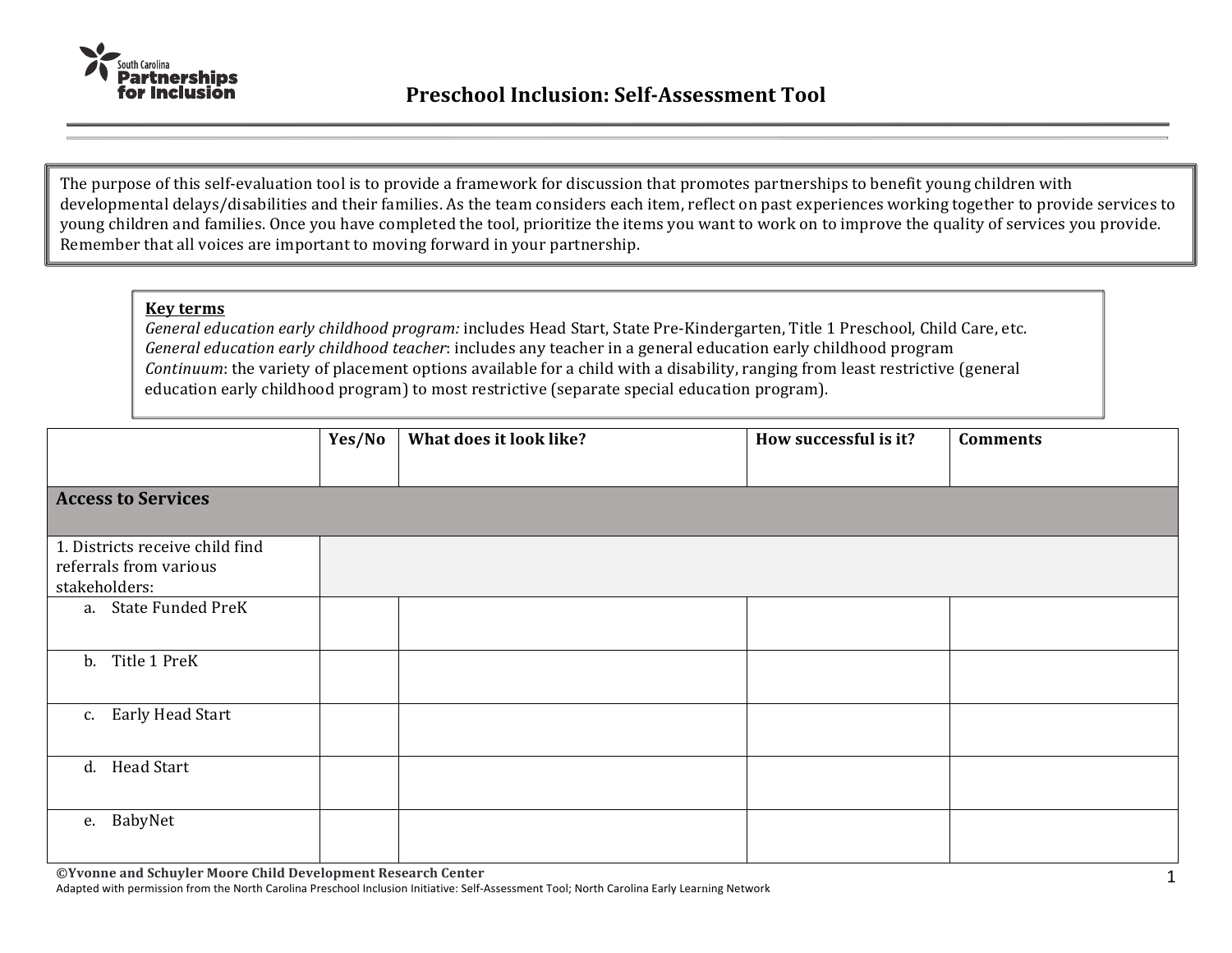|                                                                                                                                                                                                  | Yes/No | What does it look like? | How successful is it? | <b>Comments</b> |
|--------------------------------------------------------------------------------------------------------------------------------------------------------------------------------------------------|--------|-------------------------|-----------------------|-----------------|
|                                                                                                                                                                                                  |        |                         |                       |                 |
| Child Care<br>$f_{\cdot}$                                                                                                                                                                        |        |                         |                       |                 |
| Parents<br>g.                                                                                                                                                                                    |        |                         |                       |                 |
| h. Pediatricians                                                                                                                                                                                 |        |                         |                       |                 |
| 2. General education early<br>childhood programs know that<br>families should contact the<br>district's preschool special<br>education program with concerns<br>about their child's development. |        |                         |                       |                 |
| 3. Child find activities:                                                                                                                                                                        |        |                         |                       |                 |
| General education early<br>a.<br>childhood providers who<br>know the child well are<br>included in the eligibility<br>determination process.                                                     |        |                         |                       |                 |
| Parents are included in the<br>$\mathbf{b}$ .<br>eligibility determination<br>process.                                                                                                           |        |                         |                       |                 |
| c. District has intake<br>procedures                                                                                                                                                             |        |                         |                       |                 |
| 4. District has an agreement with<br>the local Head Start Grantee(s) to<br>provide special education<br>supports and services to children<br>placed in Head Start classrooms.                    |        |                         |                       |                 |
| 5. District is aware of the general<br>education early childhood<br>programs within the district<br>attendance zone.                                                                             |        |                         |                       |                 |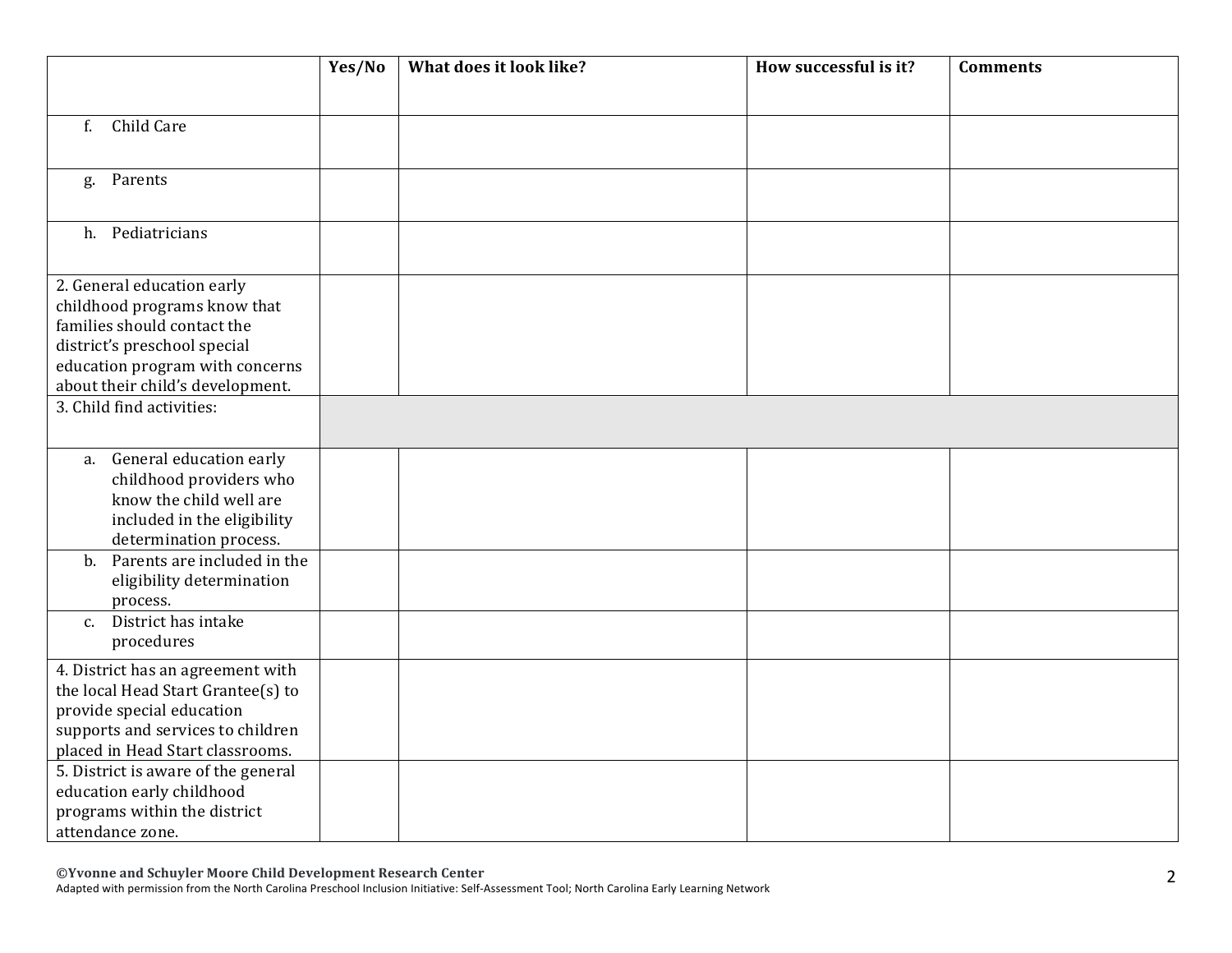|                                    | Yes/No | What does it look like? | How successful is it? | <b>Comments</b> |
|------------------------------------|--------|-------------------------|-----------------------|-----------------|
|                                    |        |                         |                       |                 |
| 6. District is prepared to provide |        |                         |                       |                 |
| itinerant supports and services to |        |                         |                       |                 |
| eligible children within general   |        |                         |                       |                 |
| education early childhood          |        |                         |                       |                 |
| programs in the community.         |        |                         |                       |                 |
| 7. A continuum of placements is    |        |                         |                       |                 |
| available for each child based on  |        |                         |                       |                 |
| the individual needs and           |        |                         |                       |                 |
| placement in the general           |        |                         |                       |                 |
| education early childhood          |        |                         |                       |                 |
| program is the first placement     |        |                         |                       |                 |
| considered for all children.       |        |                         |                       |                 |
| 8. If a full-day program is        |        |                         |                       |                 |
| available for preschool students   |        |                         |                       |                 |
| without IEPs, the same option      |        |                         |                       |                 |
| exists for students with IEPs.     |        |                         |                       |                 |
| <b>Collaboration</b>               |        |                         |                       |                 |
|                                    |        |                         |                       |                 |
| 1. General education early         |        |                         |                       |                 |
| childhood providers are part of:   |        |                         |                       |                 |
| a. The development of the          |        |                         |                       |                 |
| <b>IEP</b>                         |        |                         |                       |                 |
| b. The implementation of the       |        |                         |                       |                 |
| <b>IEP</b>                         |        |                         |                       |                 |
| c. Monitoring of the IEP           |        |                         |                       |                 |
|                                    |        |                         |                       |                 |
| 2. Families are a part of:         |        |                         |                       |                 |
|                                    |        |                         |                       |                 |
| a. The development of the          |        |                         |                       |                 |
| <b>IEP</b>                         |        |                         |                       |                 |
| The implementation of the<br>b.    |        |                         |                       |                 |
| <b>IEP</b>                         |        |                         |                       |                 |

**©Yvonne and Schuyler Moore Child Development Research Center**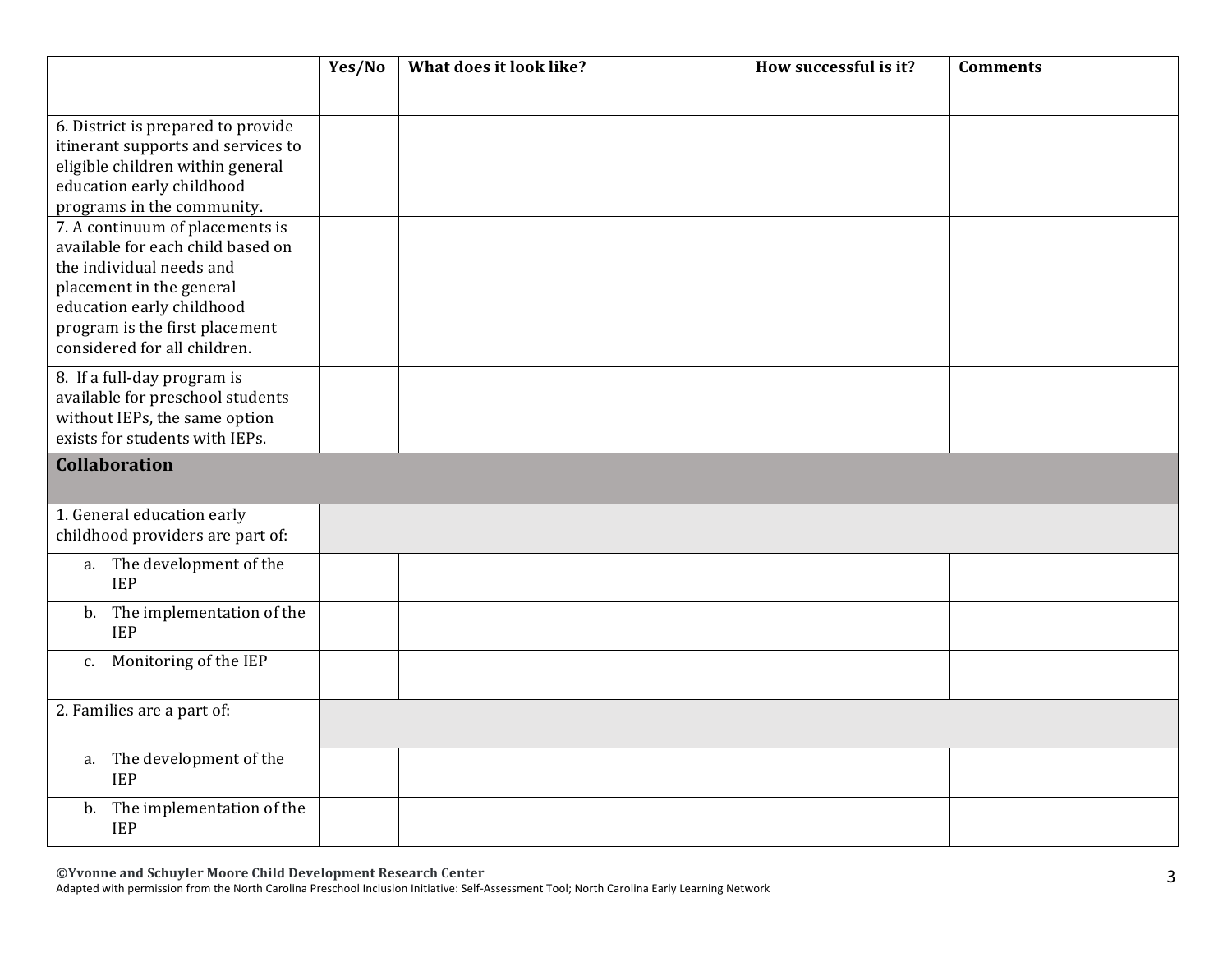|                                                                                                                                                                                                                                                                               | Yes/No | What does it look like? | How successful is it? | <b>Comments</b> |
|-------------------------------------------------------------------------------------------------------------------------------------------------------------------------------------------------------------------------------------------------------------------------------|--------|-------------------------|-----------------------|-----------------|
|                                                                                                                                                                                                                                                                               |        |                         |                       |                 |
| c. Monitoring of the IEP                                                                                                                                                                                                                                                      |        |                         |                       |                 |
| 3. Districts, general education<br>early childhood programs and<br>parents have a process to resolve<br>issues related to:                                                                                                                                                    |        |                         |                       |                 |
| a. Funding                                                                                                                                                                                                                                                                    |        |                         |                       |                 |
| b. Transportation                                                                                                                                                                                                                                                             |        |                         |                       |                 |
| c. Staffing                                                                                                                                                                                                                                                                   |        |                         |                       |                 |
| d. Equipment and material                                                                                                                                                                                                                                                     |        |                         |                       |                 |
| 4. Early childhood special<br>education staff, general education<br>early childhood staff, and families<br>agree up on communication<br>strategies for sharing relevant<br>information about the child's day<br>(e.g. mail, email, telephone,<br>communication book/log).     |        |                         |                       |                 |
| 5. Early childhood special<br>education staff and general<br>education early childhood staff<br>share information with each other<br>and families in order to promote<br>consistency and reinforcement of<br>learning (e.g. curriculum, daily<br>activities, special events). |        |                         |                       |                 |
| 6. Meetings are attended by:                                                                                                                                                                                                                                                  |        |                         |                       |                 |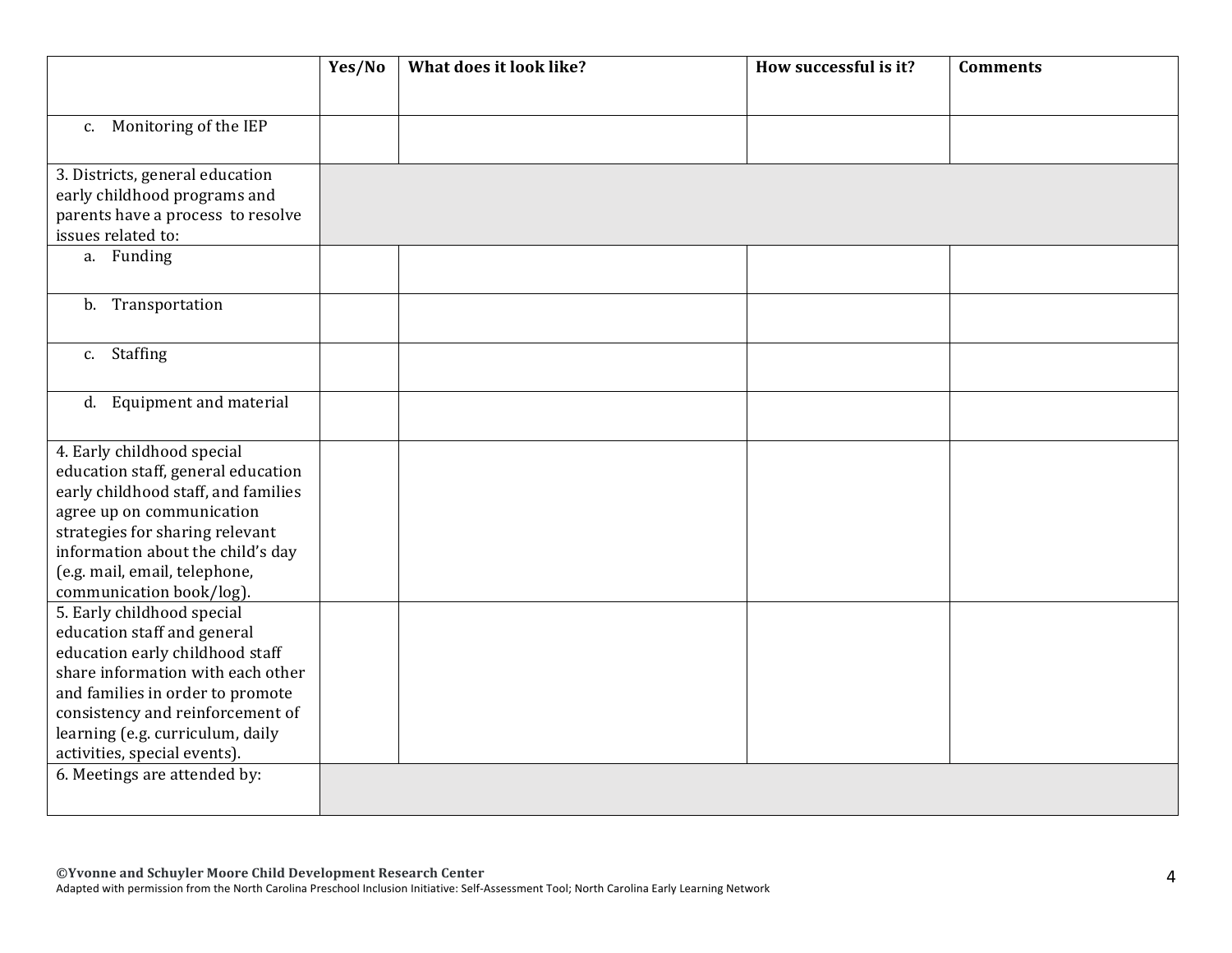|                                                                                                                                                                                    | Yes/No | What does it look like? | How successful is it? | <b>Comments</b> |
|------------------------------------------------------------------------------------------------------------------------------------------------------------------------------------|--------|-------------------------|-----------------------|-----------------|
| a. Families                                                                                                                                                                        |        |                         |                       |                 |
| b. Early childhood special<br>education staff                                                                                                                                      |        |                         |                       |                 |
| General education early<br>C.<br>childhood staff who know<br>the child well                                                                                                        |        |                         |                       |                 |
| 7. Early childhood special<br>education staff, general education<br>early childhood staff, and families<br>have a process to make daily<br>transitions run smoothly,<br>including: |        |                         |                       |                 |
| a. Coordinating<br>transportation                                                                                                                                                  |        |                         |                       |                 |
| Communicating across<br>b.<br>programs                                                                                                                                             |        |                         |                       |                 |
| Establishing a routine<br>$c_{\cdot}$                                                                                                                                              |        |                         |                       |                 |
| d. Addressing scheduling<br>issues                                                                                                                                                 |        |                         |                       |                 |
| <b>Meaningful Participation</b>                                                                                                                                                    |        |                         |                       |                 |
| 1. Programs supporting children<br>with disabilities use state early<br>learning standards and/or<br>program standards to guide<br>teaching decisions.                             |        |                         |                       |                 |
| 2. The early childhood curriculum<br>used for children without IEPs is<br>the same curriculum used for<br>those with IEPs.                                                         |        |                         |                       |                 |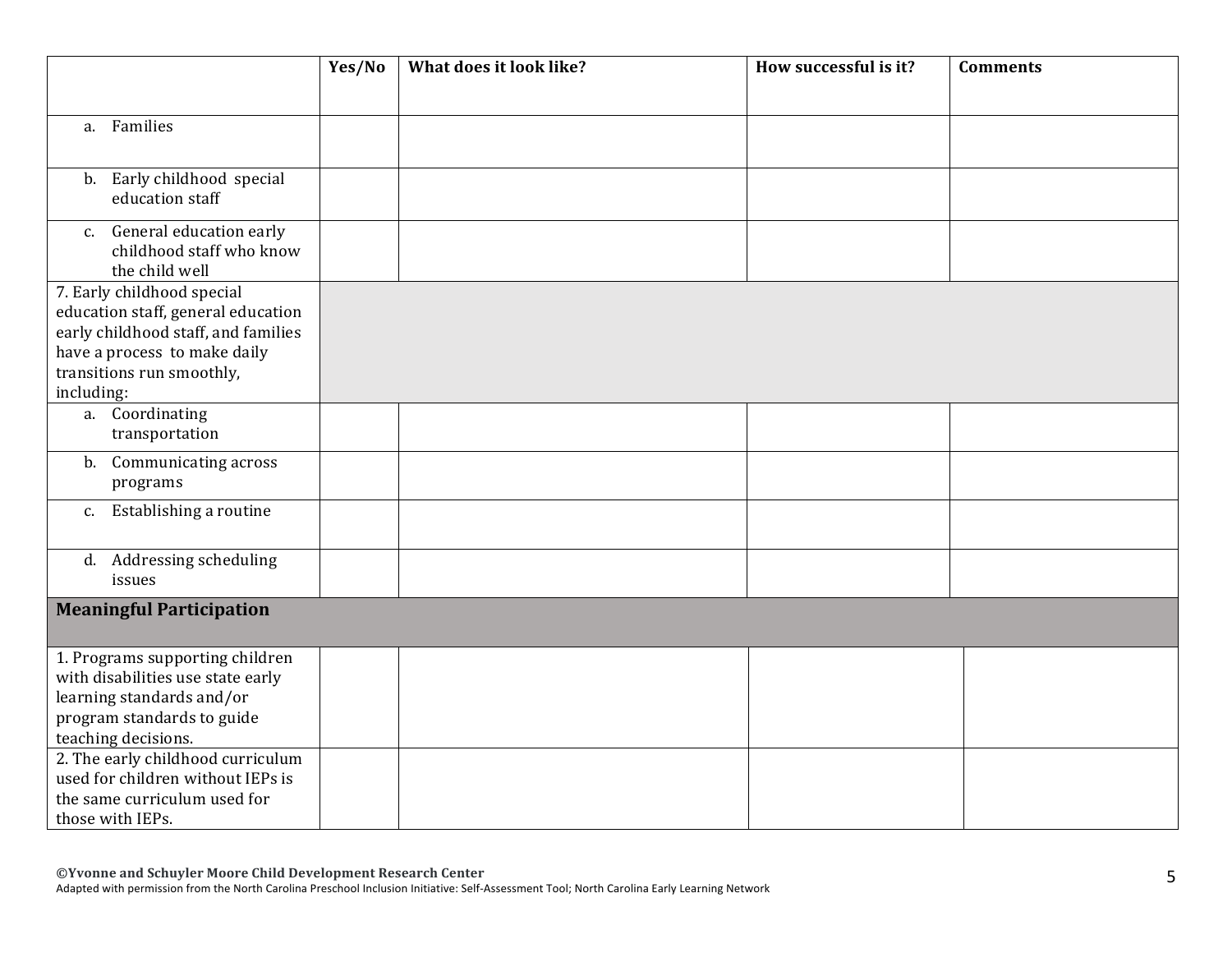|                                         | Yes/No | What does it look like? | How successful is it? | <b>Comments</b> |
|-----------------------------------------|--------|-------------------------|-----------------------|-----------------|
|                                         |        |                         |                       |                 |
| 3. Early childhood special              |        |                         |                       |                 |
| education staff, general education      |        |                         |                       |                 |
| early childhood staff, and families     |        |                         |                       |                 |
| have a process to:                      |        |                         |                       |                 |
| a. Create shared goals and              |        |                         |                       |                 |
| objectives for the child to             |        |                         |                       |                 |
| be implemented across                   |        |                         |                       |                 |
| programs                                |        |                         |                       |                 |
| b. Develop modifications to             |        |                         |                       |                 |
| implement the IEP across                |        |                         |                       |                 |
| programs                                |        |                         |                       |                 |
| c. Identify and provide                 |        |                         |                       |                 |
| needed resources and                    |        |                         |                       |                 |
| services according to the<br><b>IEP</b> |        |                         |                       |                 |
| 4. Early childhood special              |        |                         |                       |                 |
| education and general education         |        |                         |                       |                 |
| early childhood program                 |        |                         |                       |                 |
| administrators support:                 |        |                         |                       |                 |
| a. Sharing of effective                 |        |                         |                       |                 |
| practices and helpful tips              |        |                         |                       |                 |
| with each other                         |        |                         |                       |                 |
| b. Engaging in joint goal               |        |                         |                       |                 |
| setting and planning for all            |        |                         |                       |                 |
| programs                                |        |                         |                       |                 |
| <b>Supports for Inclusion</b>           |        |                         |                       |                 |
|                                         |        |                         |                       |                 |
| <b>Administrative Supports</b>          |        |                         |                       |                 |
|                                         |        |                         |                       |                 |
| 1. Programs have written policies       |        |                         |                       |                 |
| that articulate their values related    |        |                         |                       |                 |
| to supporting all children,             |        |                         |                       |                 |
| regardless of ability.                  |        |                         |                       |                 |
| 2. State policies, guidelines, and      |        |                         |                       |                 |
| resources related to inclusion are      |        |                         |                       |                 |
| shared with staff.                      |        |                         |                       |                 |

**©Yvonne and Schuyler Moore Child Development Research Center**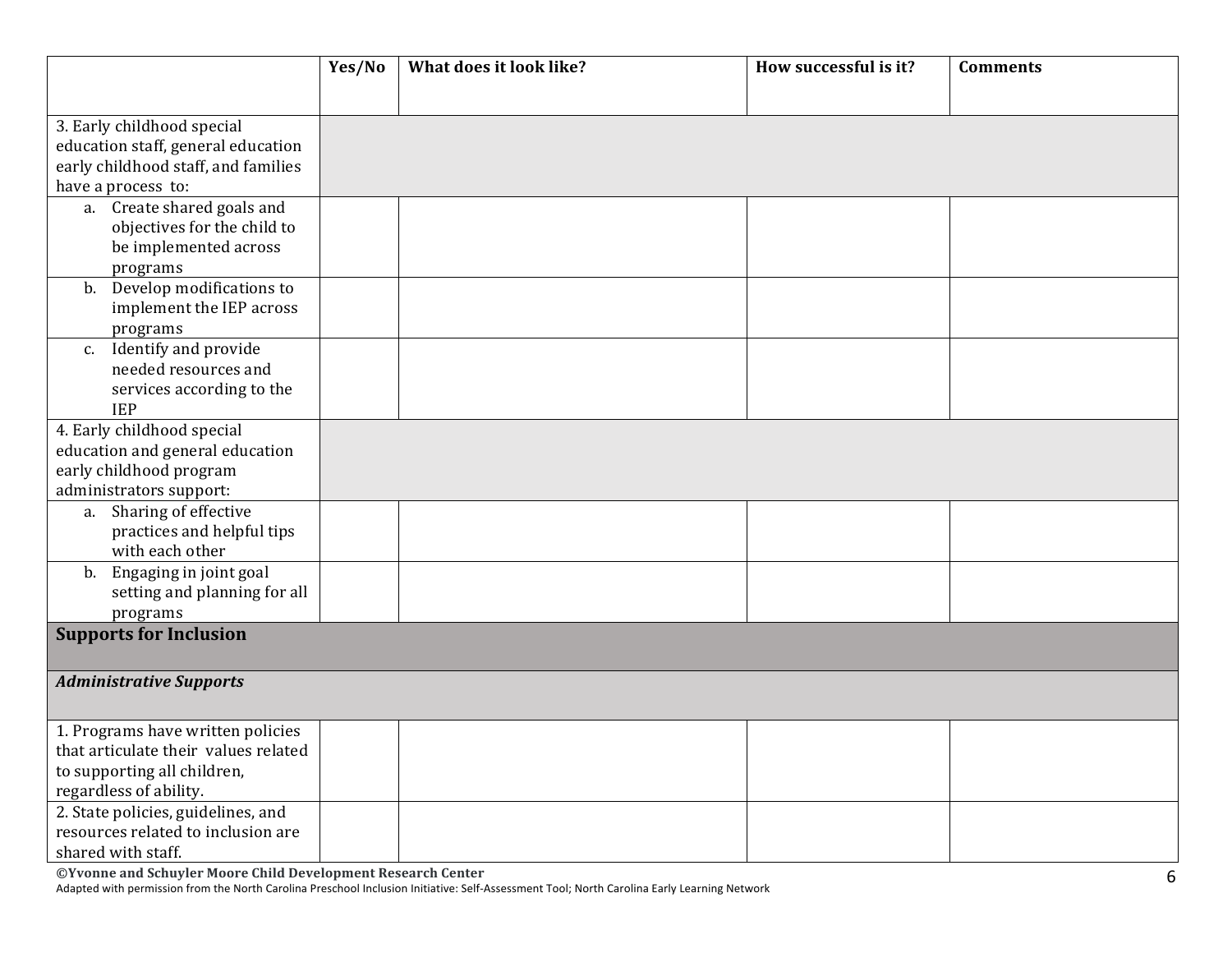|                                                                                                                                                                      | Yes/No |        | What does it look like? | How successful is it? | <b>Comments</b> |
|----------------------------------------------------------------------------------------------------------------------------------------------------------------------|--------|--------|-------------------------|-----------------------|-----------------|
|                                                                                                                                                                      |        |        |                         |                       |                 |
| 3. Time is built into personnel<br>work schedules for both general<br>education early childhood<br>program staff and early childhood<br>special education staff for: | SPED   | Gen Ed |                         |                       |                 |
| a. Training specific to<br>supporting young children<br>with disabilities                                                                                            |        |        |                         |                       |                 |
| b. IEP development and<br>monitoring to include IEP<br>meetings                                                                                                      |        |        |                         |                       |                 |
| Joint planning<br>c.                                                                                                                                                 |        |        |                         |                       |                 |
| d. Formal and informal<br>communication                                                                                                                              |        |        |                         |                       |                 |
| Joint professional<br>e.<br>development                                                                                                                              |        |        |                         |                       |                 |
| <b>Professional Development</b>                                                                                                                                      |        |        |                         |                       |                 |
| 1. Staff are given the opportunity<br>to self-identify professional<br>development needs:                                                                            |        |        |                         |                       |                 |
| a. Early Childhood Special<br>Education                                                                                                                              |        |        |                         |                       |                 |
| b. State Funded PreK                                                                                                                                                 |        |        |                         |                       |                 |
| Title 1 PreK<br>$C_{1}$                                                                                                                                              |        |        |                         |                       |                 |
| d. Head Start                                                                                                                                                        |        |        |                         |                       |                 |
| Child Care<br>e.                                                                                                                                                     |        |        |                         |                       |                 |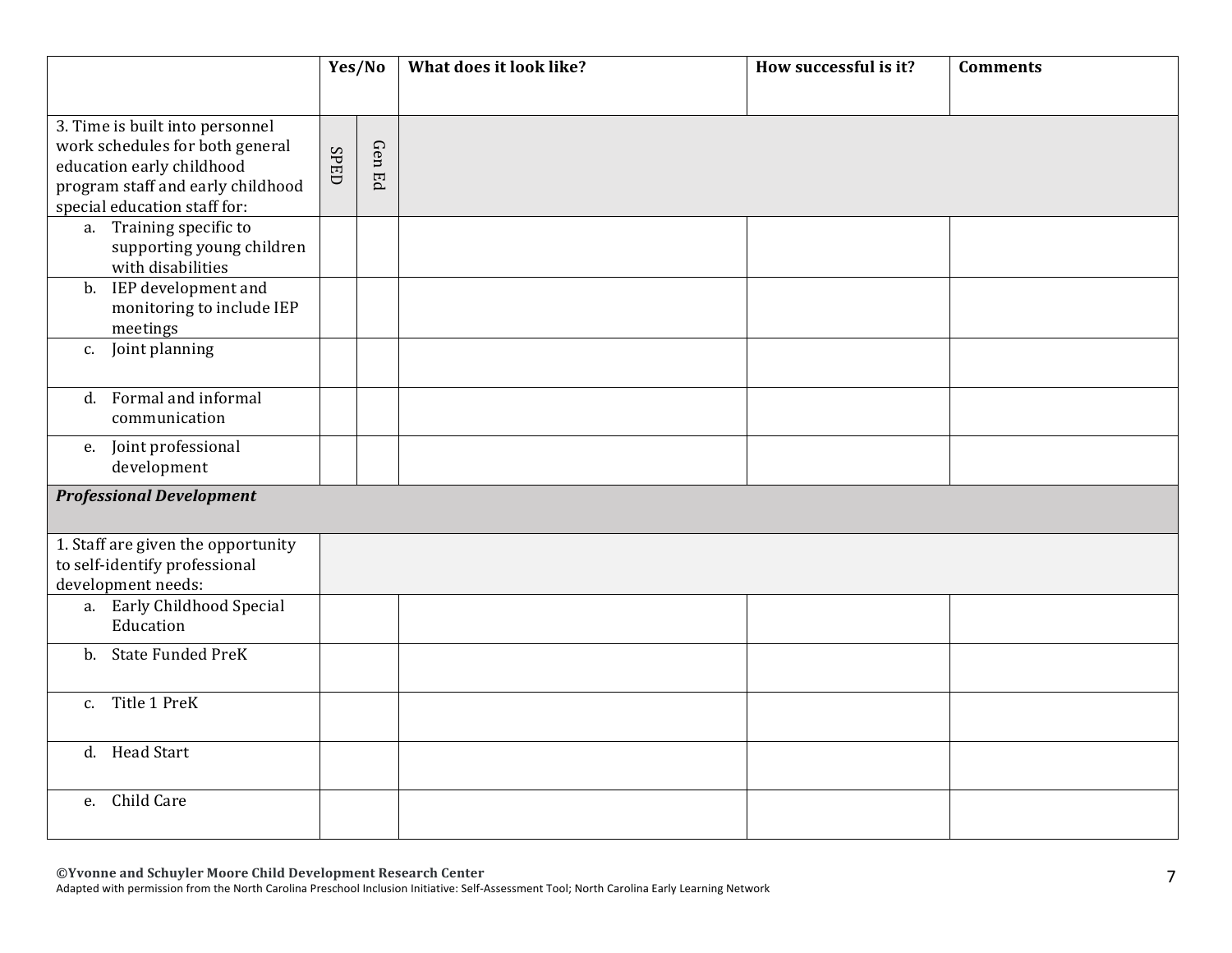|                                                                        | Yes/No | What does it look like? | How successful is it? | <b>Comments</b> |  |  |
|------------------------------------------------------------------------|--------|-------------------------|-----------------------|-----------------|--|--|
|                                                                        |        |                         |                       |                 |  |  |
| 2. General education early                                             |        |                         |                       |                 |  |  |
| childhood program staff and early                                      |        |                         |                       |                 |  |  |
| childhood special education staff                                      |        |                         |                       |                 |  |  |
| participate in shared professional<br>learning opportunities to ensure |        |                         |                       |                 |  |  |
| they are prepared to support                                           |        |                         |                       |                 |  |  |
| young children with disabilities in                                    |        |                         |                       |                 |  |  |
| inclusive programs. These                                              |        |                         |                       |                 |  |  |
| professional learning                                                  |        |                         |                       |                 |  |  |
| opportunities include:                                                 |        |                         |                       |                 |  |  |
| a. Understanding IDEA                                                  |        |                         |                       |                 |  |  |
| guidelines related to<br>educating young children                      |        |                         |                       |                 |  |  |
| with disabilities                                                      |        |                         |                       |                 |  |  |
|                                                                        |        |                         |                       |                 |  |  |
| <b>Understanding ADA</b><br>b.<br>guidelines related to                |        |                         |                       |                 |  |  |
| educating young children                                               |        |                         |                       |                 |  |  |
| with disabilities                                                      |        |                         |                       |                 |  |  |
| <b>Understanding Head Start</b><br>$C_{\bullet}$                       |        |                         |                       |                 |  |  |
| guidelines related to                                                  |        |                         |                       |                 |  |  |
| educating young children                                               |        |                         |                       |                 |  |  |
| with disabilities                                                      |        |                         |                       |                 |  |  |
| Evidence-based practices<br>d.                                         |        |                         |                       |                 |  |  |
| related to positive<br>behavior intervention and                       |        |                         |                       |                 |  |  |
| supports                                                               |        |                         |                       |                 |  |  |
| Evidence-based practices<br>e.                                         |        |                         |                       |                 |  |  |
| to support learning and                                                |        |                         |                       |                 |  |  |
| individualized instruction                                             |        |                         |                       |                 |  |  |
|                                                                        |        |                         |                       |                 |  |  |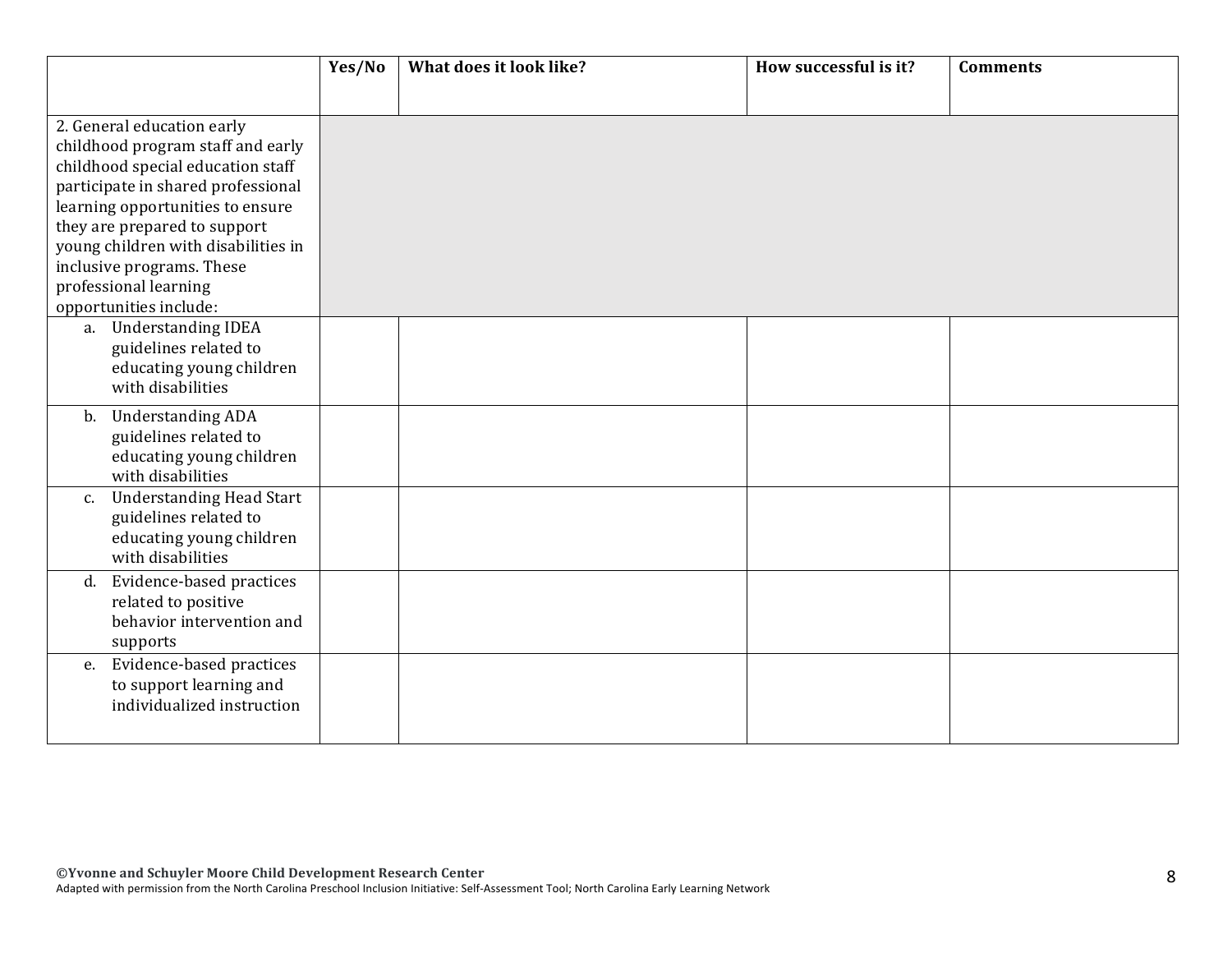|                                                                                                                                                           | Yes/No      |           | What does it look like? | How successful is it? | <b>Comments</b> |
|-----------------------------------------------------------------------------------------------------------------------------------------------------------|-------------|-----------|-------------------------|-----------------------|-----------------|
| Evidenced-based practices<br>f.<br>to make adaptations and<br>modifications to support<br>the meaningful<br>participation of all<br>children.             |             |           |                         |                       |                 |
| 3. General education early<br>childhood staff and early<br>childhood special education staff<br>have access to professional<br>development in many forms: | <b>SPED</b> | Gen<br>Eq |                         |                       |                 |
| a. Face-to-face training                                                                                                                                  |             |           |                         |                       |                 |
| Online learning<br>b.                                                                                                                                     |             |           |                         |                       |                 |
| Coaching<br>c.                                                                                                                                            |             |           |                         |                       |                 |

|                                                  | <b>Program Configuration</b>          |                                                   |                               |                   |                                               |                                                 |                                  |                          |                         |  |
|--------------------------------------------------|---------------------------------------|---------------------------------------------------|-------------------------------|-------------------|-----------------------------------------------|-------------------------------------------------|----------------------------------|--------------------------|-------------------------|--|
| Classroom<br><b>Type</b>                         | <b>Number of</b><br><b>Classrooms</b> | <b>Total</b><br>number<br>of students<br>enrolled | # of<br>students<br>with IEPs | # of<br>vacancies | <b>Teachers</b><br>(List<br>number of<br>FTE) | <b>Assistants</b><br>(List<br>number of<br>FTE) | <b>Funding</b><br><b>Sources</b> | Curriculum<br>Program(s) | Half<br>Day/Full<br>Day |  |
| <b>4K</b>                                        |                                       |                                                   |                               |                   |                                               |                                                 |                                  |                          |                         |  |
| Multi-age<br>preschool<br>class (3-5 yrs<br>old) |                                       |                                                   |                               |                   |                                               |                                                 |                                  |                          |                         |  |